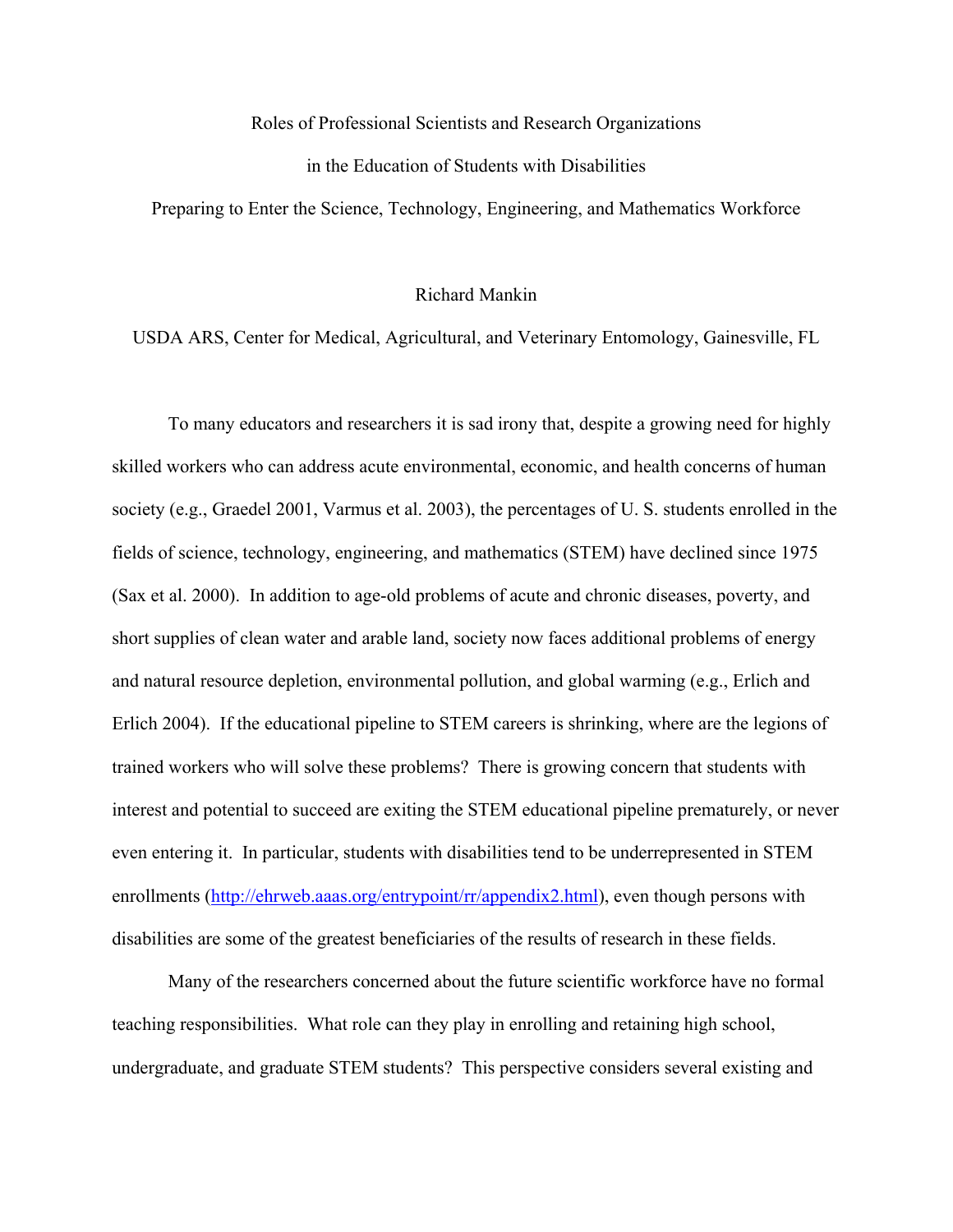potential activities in which researchers can participate to improve the likelihood of success of high school, undergraduate, and graduate students in STEM fields.

**Ambassadors of Science.** At the high school and public level, researchers often can leverage their effectiveness as "ambassadors of science" by collective, cooperative projects with other organizations that participate in educational outreach. One such project, the SCIENCE (Scientists Cooperating in Enhancing and Nurturing Children's Education) program at CMAVE (Mankin et al. 1996), has conducted activities at science fairs, career fairs, and state fairs, and sponsored laboratory tours and teacher outreach in cooperation with the University of Florida, the Florida Entomological Society, the Alachua County, Florida school system, and school advisory groups. It may be difficult to maintain these projects for long periods due to turnover of cooperators and resources, but the leverage provided by the collective efforts makes them highly worthwhile. A major goal of outreach programs at this level is to ensure that students are aware of the personal opportunities and the variety and societal importance of STEM careers.

**Organized Contacts.** A traditional way for researchers to make contact with graduate and undergraduate students is through organized scientific meetings, such as seminars, workshops, and conferences. Students benefit from these activities by gaining experience in preparing and organizing information or in conducting research to be presented in a professional format. In addition, participation in technical meetings enhances student awareness of current research opportunities and practices. Students who participate in one or more of these activities are often the most productive early-career researchers after graduation. Many scientists and professional organizations develop and financially support these activities, but there has been limited study of how they might be enhanced to improve their effectiveness.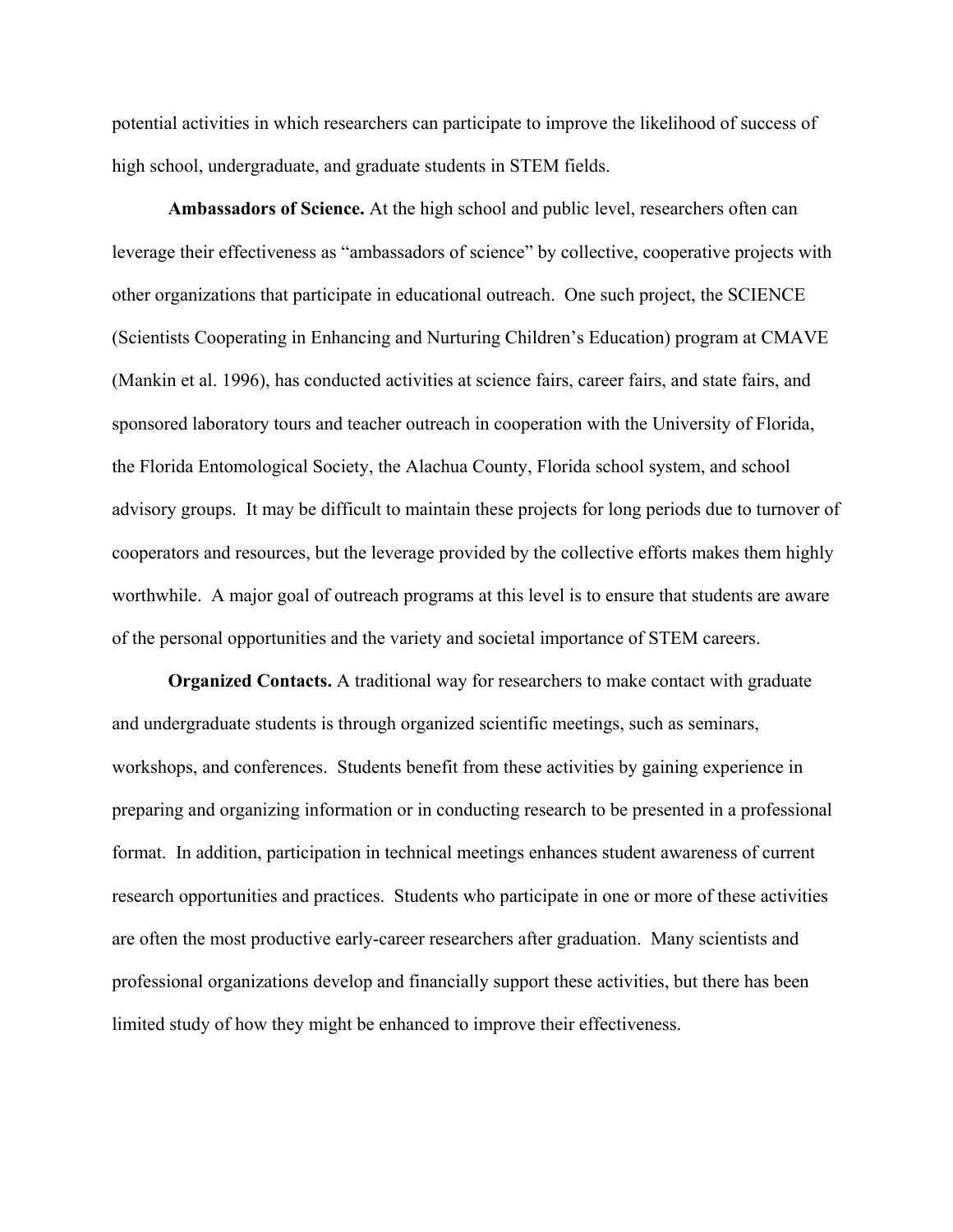Numerous research organizations have student-oriented competitions and grants, including several in which I hold membership (Table 1). Two of these, the Entomological Society of America and the Foundation for Science and Disability, have programs designated specifically for students with disabilities (see http://www.entsoc.org/awards/student/beck.htm and http://cmave.usda.ufl.edu/~rmankin/fsdgrant.rtf ). The numbers of qualified applicants in these programs are low, however, despite the clear benefits of participation. Although these programs already have high popularity and membership support because of their past successes, professional organizations would further benefit by formally evaluating the effectiveness of their procedures for notifying potential student participants about the competitions, awards and opportunities for professional interaction at annual meetings. It may be worthwhile to offer additional fee reductions or travel grants to minority students and students with disabilities to help increase the proportion of such participants.

 Perhaps the most favorably regarded institution-sponsored educational programs involve the employment of high school and undergraduate students as summer interns. Of approximately three hundred persons interning where I have worked over the last thirty years at the Center for Medical, Agricultural and Veterinary Entomology (CMAVE), almost all have obtained professional or teaching degrees, and many have revisited the Center with favorable comments about their experiences. One-on-one experiential activities can be particularly important educational tools for students with disabilities who might be overlooked in a classroom setting. However, it has been difficult to identify and recruit qualified students with disabilities. Successful programs like EntryPoint (http://ehrweb.aaas.org/entrypoint/), organized by the American Association for the Advancement of Science (AAAS), have a network of recruiters to identify students with disabilities who would be potential internship applicants. Other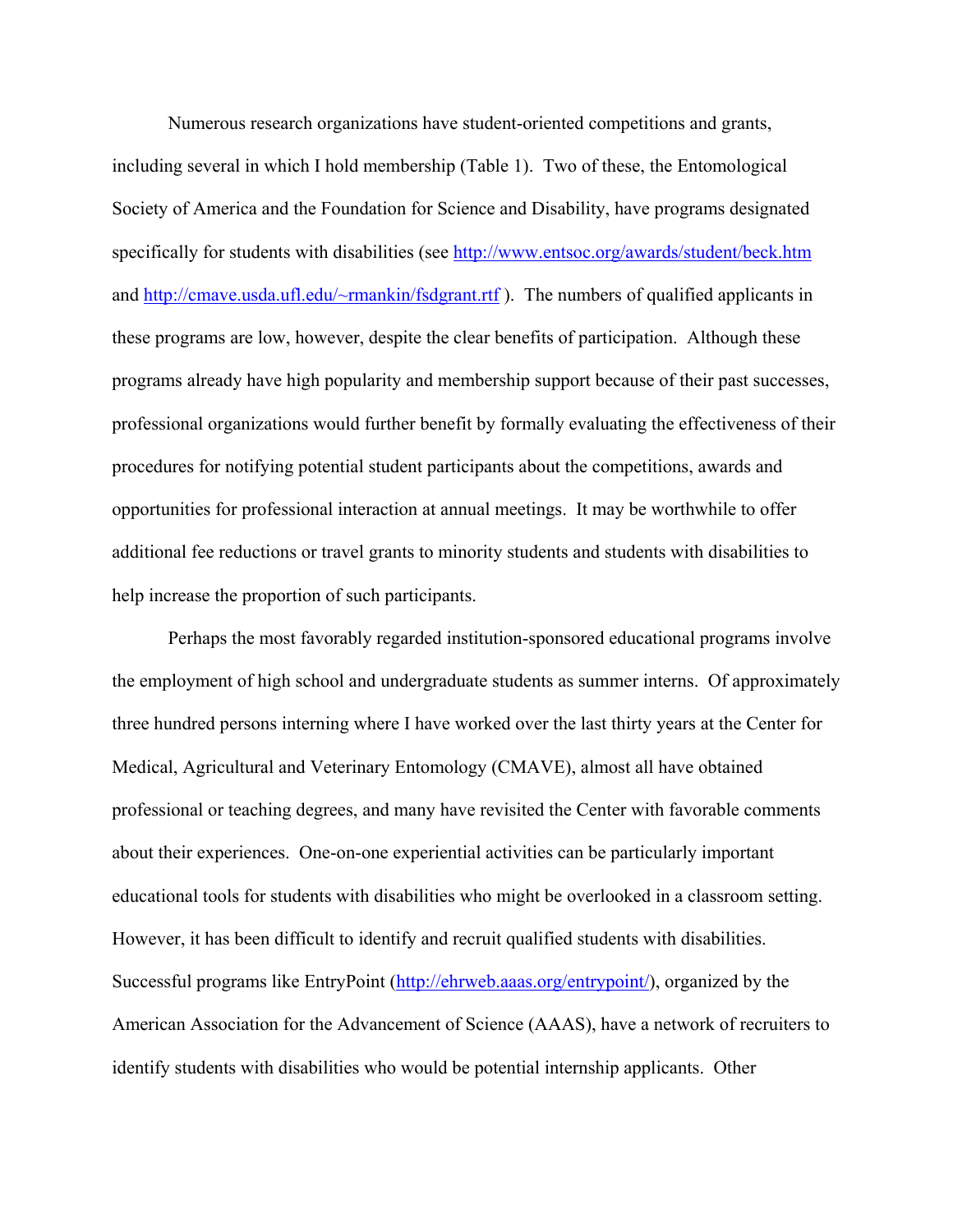professional organizations could emulate this approach, or they could provide financial support to expand the numbers of students employed in existing programs.

**Enhanced Access to Information.** An ongoing debate among researchers, publishers, and governments about Open Access to the research literature (e.g.,

http://www.nature.com/nature/focus/accessdebate/34.html) has potentially far-reaching educational benefits for undergraduate and graduate students with disabilities. Under Open Access, the costs of publishing research would be borne primarily by the researchers, their home institutions, or granting agencies, rather than by subscriptions, memberships, and direct purchases of research articles, journals, and books. If the issues and costs can be resolved, an increase in open internet access to journals will benefit not only students with disabilities, but also other students who are distant from library facilities, or persons in developing countries who may have difficulty paying required access fees. A rapidly increased rate of internet dissemination of information by publishers, institutions, and researchers is already in progress (Treise et al. 2003). This has led to increased productivity by researchers and more rapid communication of research findings to students and other end users.

The increasing popularity of the internet as a vehicle for science communication is driven in part to the growth of internet search engines, including Google, which tend to assign high visibility to research pages from scientific institutions (Jepsen et al. 2004). The high visibility has led to increased accessibility of scientific content in web pages (see Mankin 2005 and references therein). The costs of producing and disseminating research are reduced, the information is timely, and it can be incorporated easily into institutional long-distance education coursework. Many researchers, particularly in the physical and computer sciences, regularly post preprints and other scientific information on web sites well before the information appears in the formal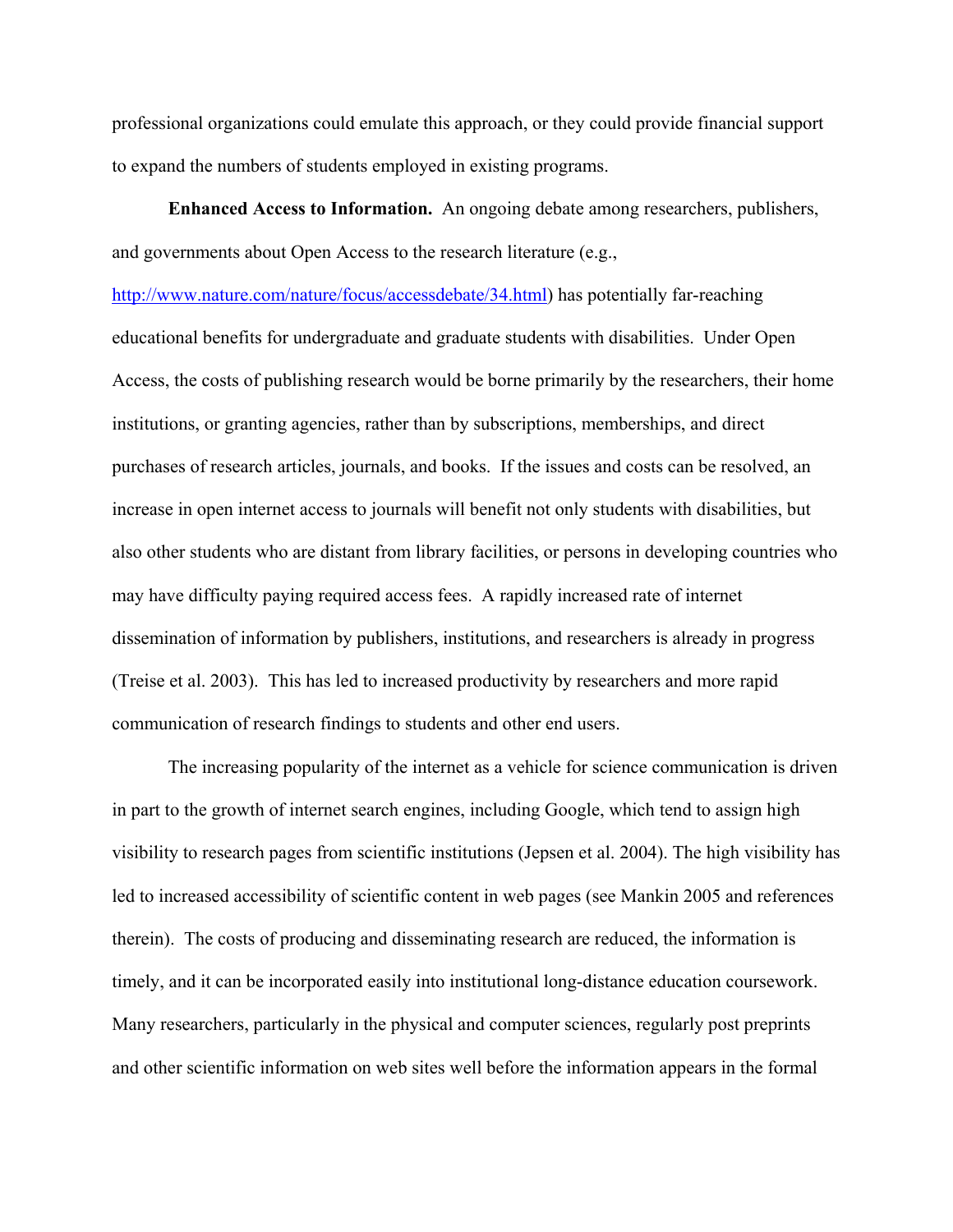literature. Considerable progress has been made in the development and presentation of scientific content for different internet audiences, but many challenges and opportunities remain for researchers and institutions seeking to disseminate this content effectively and efficiently, while ensuring that it is accessible to all persons with disabilities.

**Concluding Remarks.** Collective efforts by researchers, institutions, and governments are needed to solve a societal dilemma that persons with disabilities, who are some of the primary beneficiaries of research in STEM fields, are some of the least likely persons to enter careers in such fields. These efforts likely involve educational outreach to increase awareness of STEM as a worthwhile career path, development of additional opportunities for experiential learning, and enhancement of access to scientific information on the internet. A successful resolution of this dilemma will provide benefits not only to students with disabilities, but to society as a whole.

#### **References**

- Erlich, P. R., & Erlich, H. A. *One with Nineveh: Politics, Consumption, and the Human Future*. Washington D. C.: Island Press.
- Graedel, T. E. (2001). Grand challenges in environmental sciences. New York: National Academies Press.
- Jepsen, E., T., Seldon, P. Ingwersen, P., Björneborn, L. & Borlund, P. (2004). Characteristics of scientific web publications: preliminary data gathering and analysis. *Journal of the American Society for Information Science and Technology, 55*, 1239-1249

Mankin, R. W. (2005). Entomological website usage patterns. *Florida Entomologist 88,* 285-291.

Sax, L. J., Astin, A. W., Korn, W. S., & Mahoney, K. M.. (2000). *The American freshman: National norms for fall 2000*. Los Angeles: Higher Education Research Institute, UCLA.